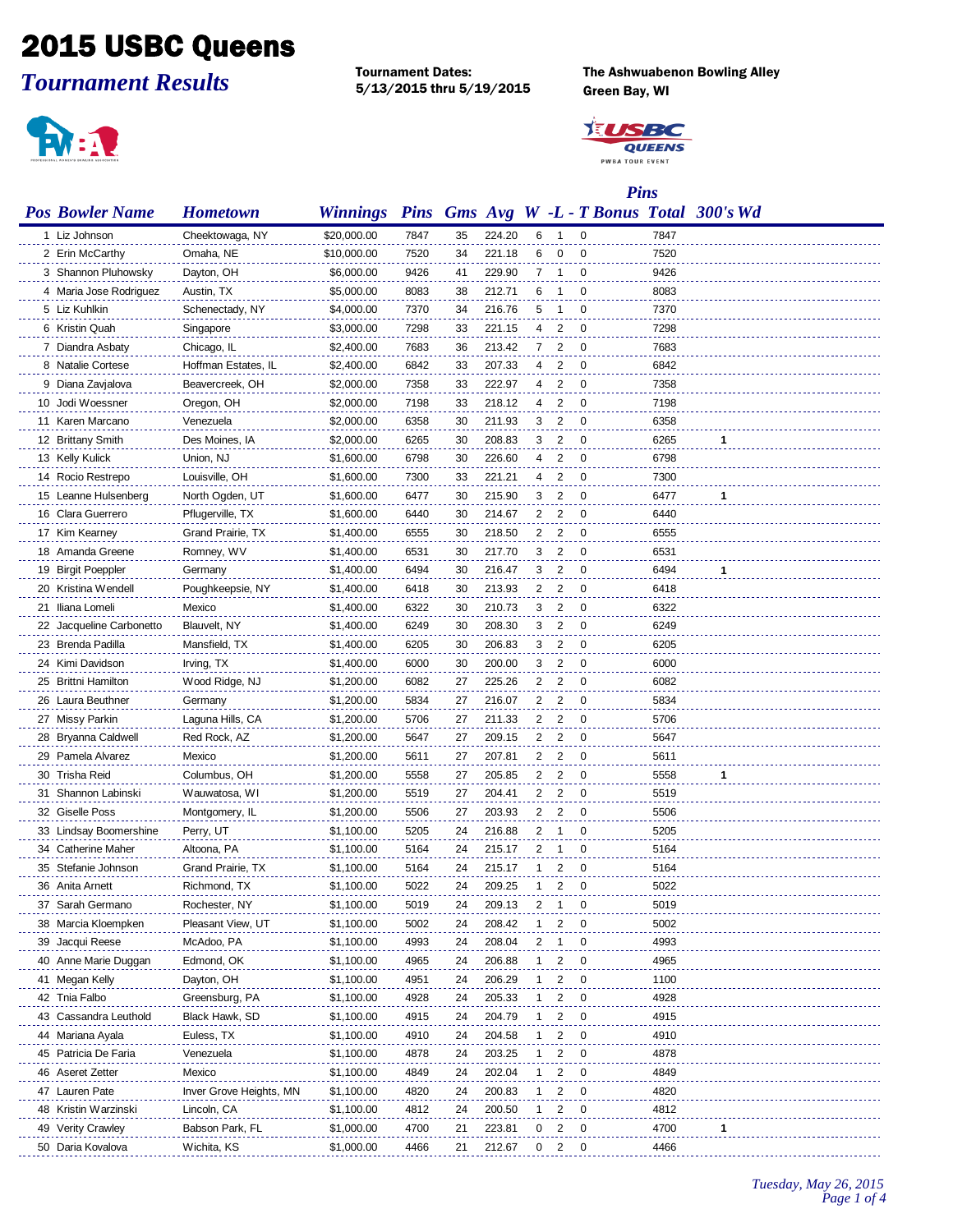*Pins*

| <b>Pos Bowler Name Hometown</b> |  |  |  |  |  | <b>Winnings Pins Gms Avg W -L - T Bonus Total 300's Wd</b> |  |  |
|---------------------------------|--|--|--|--|--|------------------------------------------------------------|--|--|
|---------------------------------|--|--|--|--|--|------------------------------------------------------------|--|--|

| 51 Shannon O'Keefe                                       | O'Fallon, IL             | \$1,000.00         | 4448         | 21       | 211.81           | 0              | $\overline{\phantom{a}}$   | - 0 | 4448         |
|----------------------------------------------------------|--------------------------|--------------------|--------------|----------|------------------|----------------|----------------------------|-----|--------------|
| 52 Josie Earnest                                         | Nashville, TN            | \$1,000.00         | 4445         | 21       | 211.67           | 0              | 2                          | 0   | 4445         |
| 53 Samantha Kelly                                        | Streamwood, IL           | \$1,000.00         | 4440         | 21       | 211.43           | $\mathbf{0}$   | $\overline{\phantom{0}}^2$ | 0   | 4440         |
| 54 Emily Peterson                                        | West Fargo, ND           | \$1,000.00         | 4406         | 21       | 209.81           | $\mathbf{0}$   | $\overline{2}$             | 0   | 4406         |
| 55 Neishka Cardona                                       | Puerto, PR               | \$1,000.00         | 4369         | 21       | 208.05           | $\mathbf{0}$   | $\overline{2}$             | -0  | 4369         |
| 56 Kerry Smith                                           | Lititz, PA               | \$1,000.00         | 4355         | 21       | 207.38           | $\mathbf{0}$   | 2                          | -0  | 4355         |
| 57 Samantha How                                          | Oregon City, OR          | \$1,000.00         | 4353         | 21       | 207.29           | $\mathbf{0}$   | $\overline{2}$             | 0   | 4353         |
| 58 Jessica Abel                                          | Wichita, KS              | \$1,000.00         | 4345         | 21       | 206.90           | $\mathbf{0}$   | $\overline{2}$             | 0   | 4345         |
| 59 Ashly Galante                                         | Palm Harbor, FL          | \$1,000.00         | 4332         | 21       | 206.29           | $\mathbf{0}$   | $\overline{2}$             | 0   | 4332         |
| 60 Katherine Sutphin                                     | Mount Dora, FL           | \$1,000.00         | 4325         | 21       | 205.95           | $\mathbf{0}$   | $\overline{2}$             | 0   | 4325         |
| 61 Stephanie Martins                                     | Brazil                   | \$1,000.00         | 4297         | 21       | 204.62           | $\mathbf{0}$   | 2                          | 0   | 4297         |
| 62 Karen Boyd                                            | Fort Lauderdale, FL      | \$1,000.00         | 4290         | 21       | 204.29           | 0              | 2                          | 0   | 4290         |
| 63 Sarah Lokker                                          | New Baltimore, MI        | \$1,000.00         | 4259         | 21       | 202.81           | 0              | $\overline{2}$             | 0   | 4259         |
| 64 Katie Anne Sopp                                       | White Bear Lake, MN      | \$1,000.00         | 4193         | 21       | 199.67           | 0 <sub>2</sub> |                            | 0   | 4193         |
| 65 Kristy Coles                                          | Kearns, UT               | \$950.00           | 3068         | 15       | 204.53           |                |                            |     | 3068         |
| 66 Olivia Sandham                                        | Saint Joseph, MO         | \$900.00           | 3062         | 15       | 204.13           |                |                            |     | 3062         |
| 67 Michelle Abner                                        | Cincinnati, OH           | \$825.00           | 3061         | 15       | 204.07           |                |                            |     | 3061         |
| Summer Jasmin                                            |                          |                    | 3061         |          | 204.07           |                |                            |     | 3061         |
|                                                          | Beckley, WV              | \$825.00           |              | 15       | 204.00           |                |                            |     | 3060         |
| 69 Danielle McEwan                                       | Stony Point, NY          | \$750.00           | 3060         | 15       | 204.00           |                |                            |     | 3060         |
| Samantha Schaden<br>71 Brandi Branka                     | Baltimore, MD            | \$750.00<br>\$0.00 | 3060<br>3059 | 15<br>15 | 203.93           |                |                            |     | 3059         |
|                                                          | Momence, IL              | \$0.00             | 3059         | 15       | 203.93           |                |                            |     | 3059         |
| Ashley Rucker<br>73 Michelle Bowden-Calhou Flossmoor, IL | Bartlesville, OK         |                    |              |          | 203.80           |                |                            |     |              |
|                                                          |                          | \$0.00             | 3057         | 15       |                  |                |                            |     | 3057         |
| 74 Terysa Wojnar                                         | New Lenox, IL            | \$0.00             | 3055         | 15       | 203.67           |                |                            |     | 3055         |
| 75 Lindsay Rusch                                         | Appleton, WI             | \$0.00             | 3054         | 15       | 203.60           |                |                            |     | 3054         |
| 76 Carolyn Dorin-Ballard                                 | Keller, TX               | \$0.00             | 3053         | 15       | 203.53           |                |                            |     | 3053         |
| Sandi Charles                                            | Nolanville, TX           | \$0.00             | 3053         | 15       | 203.53           |                |                            |     | 3053         |
| 78 Sandra Gongora                                        | Mexico                   | \$0.00             | 3048         | 15       | 203.20           |                |                            |     | 3048         |
| 79 April Murphy                                          | Wichita, KS              | \$0.00             | 3045         | 15       | 203.00           |                |                            |     | 3045         |
| 80 Stephanie Schwartz<br>81 Genie Franklin               | Racine, WI<br>Frisco, TX | \$0.00<br>\$0.00   | 3042<br>3041 | 15<br>15 | 202.80<br>202.73 |                |                            |     | 3042<br>3041 |
| 82 Kayla Stram                                           | Minnetonka, MN           | \$0.00             | 3036         | 15       | 202.40           |                |                            |     | 3036         |
| 83 Brittany Himmelreich                                  | Cressona, PA             | \$0.00             | 3030         | 15       | 202.00           |                |                            |     | 3030         |
| 84 Holly Harris                                          | Wichita, KS              | \$0.00             | 3026         | 15       | 201.73           |                |                            |     | 3026         |
| 85 Emily Eckhoff                                         | Denver, CO               | \$0.00             | 3019         | 15       | 201.27           |                |                            |     | 3019         |
| 86 Debbie Ayers                                          | La Mesa, CA              | \$0.00             | 3016         | 15       | 201.07           |                |                            |     | 3016         |
| <b>Kristin Nieter</b>                                    | Homewood, IL             | \$0.00             | 3016         | 15       | 201.07           |                |                            |     | 3016         |
| 88 Brooke Bower                                          | Camp Hill, PA            | \$0.00             | 3015         | 15       | 201.00           |                |                            |     | 3015         |
| 89 Jennifer Helferstay                                   | O'Fallon, MO             | \$0.00             | 3014         | 15       | 200.93           |                |                            |     | 3014         |
| 90 Lili Robles                                           | Mexico                   | \$0.00             | 3011         | 15       | 200.73           |                |                            |     | 3011         |
| 91 Christina Hardee                                      | Mount Dora, FL           | \$0.00             | 3009         | 15       | 200.60           |                |                            |     | 3009         |
| 92 Jennifer Higgins                                      | Westerville, OH          | \$0.00             | 3007         | 15       | 200.47           |                |                            |     | 3007         |
| 93 Julie Oczepek                                         | Reese, MI                | \$0.00             | 3003         | 15       | 200.20           |                |                            |     | 3003         |
| 94 Sydney Brummett                                       | Fort Wayne, IN           | \$0.00             | 2999         | 15       | 199.93           |                |                            |     | 2999         |
| 95 Elysia Current                                        | Ephrata, PA              | \$0.00             | 2992         | 15       | 199.47           |                |                            |     | 2992         |
| 96 Leigh Anne Price                                      | O'Fallon, MO             | \$0.00             | 2989         | 15       | 199.27           |                |                            |     | 2989         |
| 97 Jamie Martin                                          | Omaha, NE                | \$0.00             | 2982         | 15       | 198.80           |                |                            |     | 2982         |
| 98 Kalynn Carl                                           | Albany, NY               | \$0.00             | 2971         | 15       | 198.07           |                |                            |     | 2971         |
| 99 Catie Jensen                                          | Fort Worth, TX           | \$0.00             | 2969         | 15       | 197.93           |                |                            |     | 2969         |
| 100 Kerrie Watson                                        | Canada                   | \$0.00             | 2967         | 15       | 197.80           |                |                            |     | 2967         |
| 101 Kimberly Roe                                         | New Smyrna Beach, FL     | \$0.00             | 2949         | 15       | 196.60           |                |                            |     | 2949         |
| Michelle Secours                                         | Huntsville, TX           | \$0.00             | 2949         | 15       | 196.60           |                |                            |     | 2949         |
| 103 Correen Lieber                                       | Issaquah, WA             | \$0.00             | 2947         | 15       | 196.47           |                |                            |     | 2947         |
| 104 Morgan O'Brien                                       | Fond du Lac, WI          | \$0.00             | 2946         | 15       | 196.40           |                |                            |     | 2946         |
| <b>Ashley Crowder</b>                                    | Tamarac, FL              | \$0.00             | 2946         | 15       | 196.40           |                |                            |     | 2946         |
| 106 Sarah Muench                                         | Kewaskum, WI             | \$0.00             | 2941         | 15       | 196.07           |                |                            |     | 2941         |
| 107 Mary Wells                                           | Columbus, OH             | \$0.00             | 2935         | 15       | 195.67           |                |                            |     | 2935         |
| 108 Aumi Guerra                                          | Dominican Republic       | \$0.00             | 2933         | 15       | 195.53           |                |                            |     | 2933         |
| 109 Melissa Sobolik                                      | Marion, IA               | \$0.00             | 2929         | 15       | 195.27           |                |                            |     | 2929         |

*Tuesday, May 26, 2015 Page 2 of 4*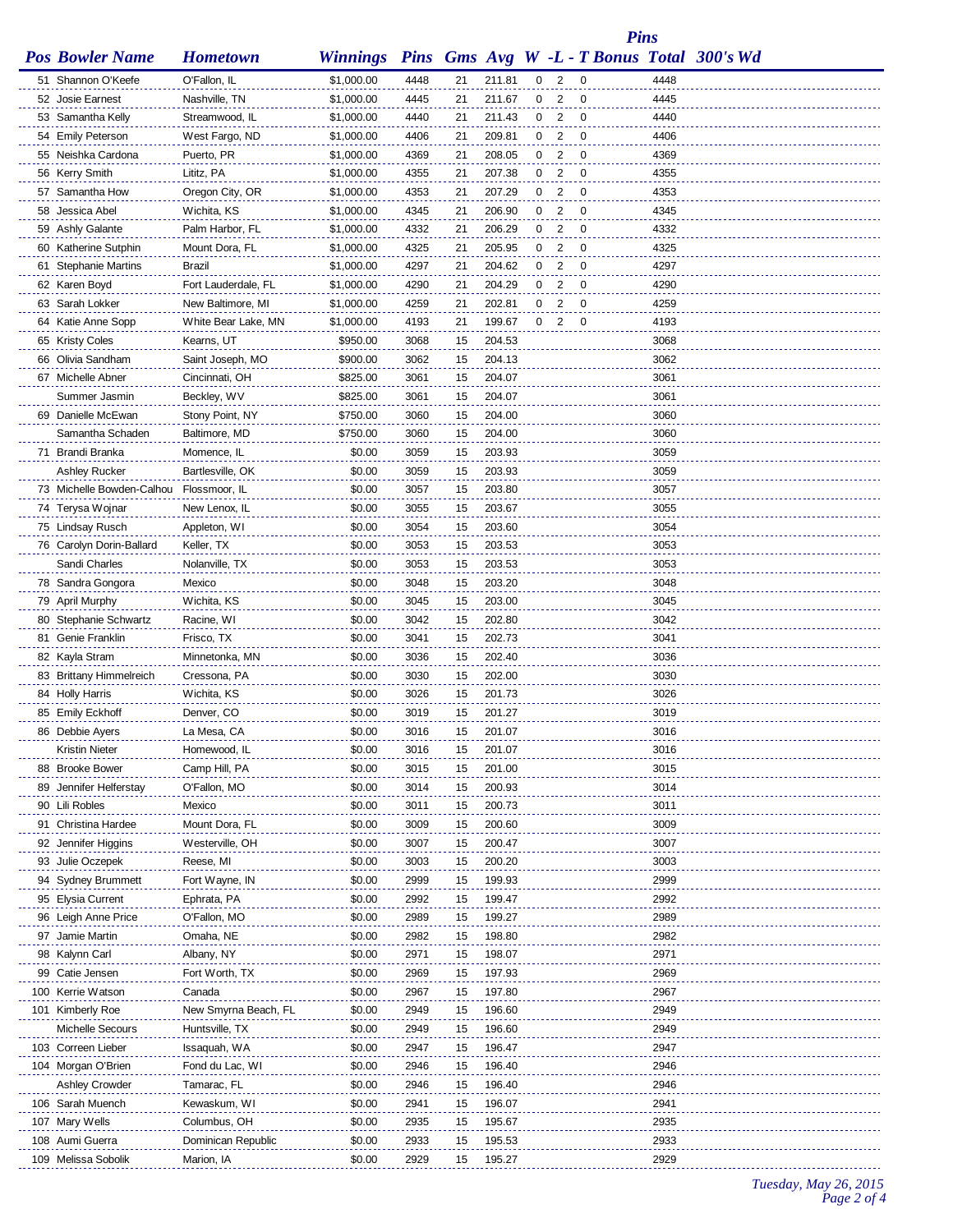## *Pins*

| ame | <b>Hometown</b> |
|-----|-----------------|
|     |                 |

|               | <b>Pos Bowler Name</b>   | <b>Hometown</b>    | <b>Winnings</b> |      |    |        | <b>Pins Gms Avg W -L - T Bonus Total 300's Wd</b> |      |  |
|---------------|--------------------------|--------------------|-----------------|------|----|--------|---------------------------------------------------|------|--|
|               | 110 Paola Gomez          | Colombia           | \$0.00          | 2919 | 15 | 194.60 |                                                   | 2919 |  |
|               | 111 Gabriella Mayfield   | Lake Isabella, CA  | \$0.00          | 2915 | 15 | 194.33 |                                                   | 2915 |  |
|               | 112 Danielle Knittle     | State College, PA  | \$0.00          | 2913 | 15 | 194.20 |                                                   | 2913 |  |
|               | 113 Katie Mae Pritchard  | Coon Rapids, MN    | \$0.00          | 2912 | 15 | 194.13 |                                                   | 2912 |  |
|               | 114 Blair Blumenscheid   | Columbus, OH       | \$0.00          | 2900 | 15 | 193.33 |                                                   | 2900 |  |
|               | 115 Jennifer Evans       | Peru, IN           |                 |      |    | 193.07 |                                                   | 2896 |  |
|               |                          |                    | \$0.00          | 2896 | 15 |        |                                                   |      |  |
|               | 116 Crystal Brooks       | Schofield, WI      | \$0.00          | 2891 | 15 | 192.73 |                                                   | 2891 |  |
|               | 117 Tabitha Bieri        | Grandview, IA      | \$0.00          | 2883 | 15 | 192.20 |                                                   | 2883 |  |
|               | 118 Heather D'Errico     | Rochester, NY      | \$0.00          | 2881 | 15 | 192.07 |                                                   | 2881 |  |
|               | 119 Kayla Bandy          | Salisbury, MD      | \$0.00          | 2879 | 15 | 191.93 |                                                   | 2879 |  |
|               | 120 Cassie Hauner        | Sussex, WI         | \$0.00          | 2877 | 15 | 191.80 |                                                   | 2877 |  |
|               | 121 Cieara Watts         | Sugar Land, TX     | \$0.00          | 2874 | 15 | 191.60 |                                                   | 2874 |  |
|               | 122 Rochelle Roventini   | Franklin, WI       | \$0.00          | 2871 | 15 | 191.40 |                                                   | 2871 |  |
|               | 123 Mindie Meyer-Mohr    | Alexandria, MN     | \$0.00          | 2867 | 15 | 191.13 |                                                   | 2867 |  |
|               | 124 Nikki Stiteler       | Medina, OH         | \$0.00          | 2859 | 15 | 190.60 |                                                   | 2859 |  |
|               | 125 Jordan Newham        | Aurora, IL         | \$0.00          | 2856 | 15 | 190.40 |                                                   | 2856 |  |
|               | 126 Lori Eskew           | Hillsboro, OR      | \$0.00          | 2854 | 15 | 190.27 |                                                   | 2854 |  |
| 127 Lisa Doss |                          | Grand Rapids, MI   | \$0.00          | 2853 | 15 | 190.20 |                                                   | 2853 |  |
|               | 128 Katie Bishop         | Westland, MI       | \$0.00          | 2845 | 15 | 189.67 |                                                   | 2845 |  |
|               | 129 Jacqueline Malone    | Scotia, NY         | \$0.00          | 2844 | 15 | 189.60 |                                                   | 2844 |  |
|               |                          |                    |                 |      |    | 189.47 |                                                   | 2842 |  |
|               | 130 Rebecca Mencheski    | Green Bay, WI      | \$0.00          | 2842 | 15 |        |                                                   |      |  |
|               | 131 Valerie Verheyen     | Green Bay, WI      | \$0.00          | 2835 | 15 | 189.00 |                                                   | 2835 |  |
|               | 132 Margrette Suchoski   | East Moline, IL    | \$0.00          | 2832 | 15 | 188.80 |                                                   | 2832 |  |
|               | 133 Michelle Sterner     | Niagara Falls, NY  | \$0.00          | 2824 | 15 | 188.27 |                                                   | 2824 |  |
|               | 134 Katelyn Zwiefelhofer | Racine, WI         | \$0.00          | 2822 | 15 | 188.13 |                                                   | 2822 |  |
|               | 135 Elise Bolton         | Merritt Island, FL | \$0.00          | 2816 | 15 | 187.73 |                                                   | 2816 |  |
|               | 136 Brandy Silva         | Fort Worth, TX     | \$0.00          | 2815 | 15 | 187.67 |                                                   | 2815 |  |
|               | Ryan Oswood              | Champlin, MN       | \$0.00          | 2815 | 15 | 187.67 |                                                   | 2815 |  |
|               | 138 Paula Brown          | Milwaukee, WI      | \$0.00          | 2814 | 15 | 187.60 |                                                   | 2814 |  |
|               | 139 Marissa Allison      | Temperance, MI     | \$0.00          | 2808 | 15 | 187.20 |                                                   | 2808 |  |
|               | 140 Diana Walter         | Bellport, NY       | \$0.00          | 2799 | 15 | 186.60 |                                                   | 2799 |  |
|               | 141 Briana Cubito        | Green Bay, WI      | \$0.00          | 2798 | 15 | 186.53 |                                                   | 2798 |  |
|               | 142 Alyssa Harper        | Deland, FL         | \$0.00          | 2796 | 15 | 186.40 |                                                   | 2796 |  |
|               | 143 Catherine Rawsthorne | Federal Way, WA    | \$0.00          | 2794 | 15 | 186.27 |                                                   | 2794 |  |
|               | 144 Rebecca Sharp-Keegan | Carleton, MI       | \$0.00          | 2793 | 15 | 186.20 |                                                   | 2793 |  |
|               | 145 Lauren Sammel        | Madison, WI        | \$0.00          | 2783 | 15 | 185.53 |                                                   | 2783 |  |
|               | 146 Desiree Negron       | Puerto Rico        | \$0.00          | 2782 | 15 | 185.47 |                                                   | 2782 |  |
|               |                          |                    |                 |      |    |        |                                                   |      |  |
|               | 147 Ashley Cole          | Florissant, MO     | \$0.00          | 2776 | 15 | 185.07 |                                                   | 2776 |  |
|               | 148 Sabrina Duncan-Rose  | Bellaire, TX       | \$0.00          | 2775 | 15 | 185.00 |                                                   | 2775 |  |
|               | Chenoa Rhoades           | Lafayette, IN      | \$0.00          | 2775 | 15 | 185.00 |                                                   | 2775 |  |
|               | 150 Ranae Janssen        | Sioux Falls, SD    | \$0.00          | 2774 | 15 | 184.93 |                                                   | 2774 |  |
|               | 151 Kolien Owens         | Mason, MI          | \$0.00          | 2767 | 15 | 184.47 |                                                   | 2767 |  |
|               | 152 Sharon Powers        | Lakewood, CO       | \$0.00          | 2759 | 15 | 183.93 |                                                   | 2759 |  |
|               | 153 Amber Ottilige       | Lake Wales, FL     | \$0.00          | 2756 | 15 | 183.73 |                                                   | 2756 |  |
|               | 154 Beverly Blanchard    | Virginia Beach, VA | \$0.00          | 2754 | 15 | 183.60 |                                                   | 2754 |  |
|               | 155 Trista Kimmes        | Eagan, MN          | \$0.00          | 2749 | 15 | 183.27 |                                                   | 2749 |  |
|               | 156 Brandy Sanderson     | Bossier City, LA   | \$0.00          | 2744 | 15 | 182.93 |                                                   | 2744 |  |
|               | 157 Crystal Boutotte     | Montgomery, TX     | \$0.00          | 2742 | 15 | 182.80 |                                                   | 2742 |  |
|               | 158 Janis Birschbach     | Fond du Lac, WI    | \$0.00          | 2739 | 15 | 182.60 |                                                   | 2739 |  |
|               | 159 Megan Jirsa          | La Crosse, WI      | \$0.00          | 2737 | 15 | 182.47 |                                                   | 2737 |  |
|               | 160 Megan McGinley       | Cinnaminson, NJ    | \$0.00          | 2733 | 15 | 182.20 |                                                   | 2733 |  |
|               | 161 Brittney Harper      | Rainsville, AL     | \$0.00          | 2720 | 15 | 181.33 |                                                   | 2720 |  |
|               | 162 Chelsea Farrell      |                    | \$0.00          | 2715 |    | 181.00 |                                                   | 2715 |  |
|               |                          | Elkart, IN         |                 |      | 15 |        |                                                   |      |  |
|               | 163 Jennifer Dovers      | Sierra Vista, AZ   | \$0.00          | 2714 | 15 | 180.93 |                                                   | 2714 |  |
|               | Ellen Moller             | Rock Island, IL    | \$0.00          | 2714 | 15 | 180.93 |                                                   | 2714 |  |
|               | 165 Kayla Kolisch        | Lakewood, CO       | \$0.00          | 2713 | 15 | 180.87 |                                                   | 2713 |  |
|               | 166 Stephanie Mours      | Franklin, WI       | \$0.00          | 2704 | 15 | 180.27 |                                                   | 2704 |  |
|               | Beth Tesch               | Neenah, WI         | \$0.00          | 2704 | 15 | 180.27 |                                                   | 2704 |  |
|               | 168 Gina Hurst           | Greenfield, WI     | \$0.00          | 2703 | 15 | 180.20 |                                                   | 2703 |  |